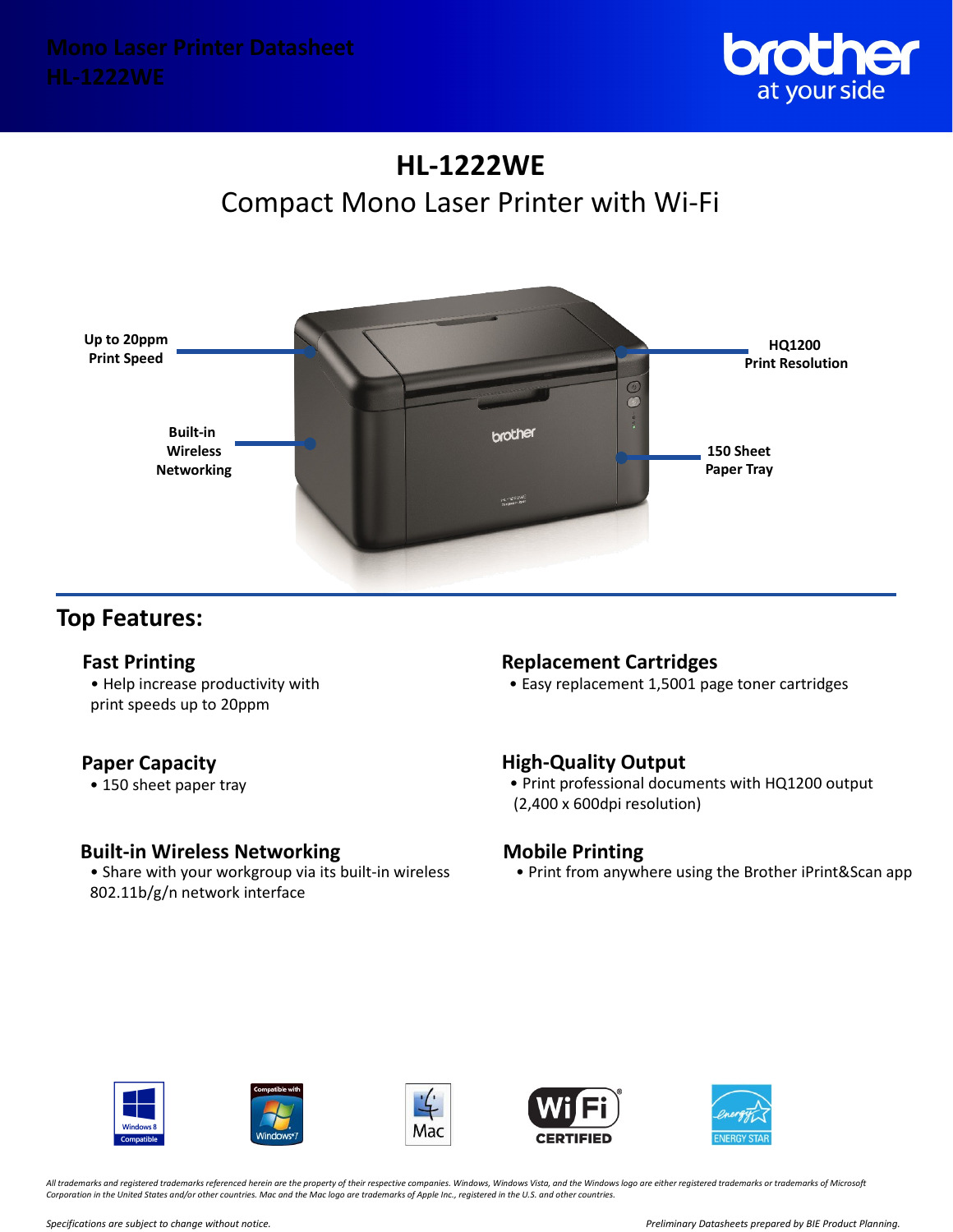

#### **General**

| <b>Technology</b>                                                | Electrophotographic Laser Printer        |
|------------------------------------------------------------------|------------------------------------------|
| Laser Classification 000                                         | Class 1 laser product (IEC 60825-1:2007) |
| <b>Processor</b>                                                 | 200MHz ARM 9                             |
| Local Interface                                                  | Hi-Speed USB 2.0                         |
| Wireless Network Interface IEEE 802.11b/g/n                      |                                          |
| Print Speed (A4)                                                 | 20ppm (pages per minute)                 |
| <b>Resolution</b>                                                | HQ1200 (2,400 x 600dpi), 600 x 600dpi    |
| Memory                                                           | 32MB                                     |
| FPOT (First Print Out Time) Less than 10 seconds from ready mode |                                          |
| Warm-Up Time                                                     | Less than 18 seconds from sleep mode     |
| <b>Print Languages</b>                                           | GDI                                      |
| <b>Control Panel</b>                                             | LED                                      |

#### **Printer Functions**

| <b>N-up Printing3</b>        | Reduce up to 2, 4, 9, 16 or 25 A4 pages into just<br>one A4 page (Mac, up to 2, 4, 6, 9, or 16)       |
|------------------------------|-------------------------------------------------------------------------------------------------------|
| <b>Poster Printing4</b>      | Enlarge 1 A4 page into a poster using 4, 9, 16 or<br>25 A4 pages                                      |
| <b>Watermark Printing4</b>   | Watermark your documents with predefined text<br>or with your own user-defined messages               |
| <b>ID Printing4</b>          | Add identification to your printed documents<br>(date & time, short custom message or PC<br>username) |
| <b>Manual 2-Sided Print4</b> | Manual 2-sided printing                                                                               |
| <b>Booklet Printing4</b>     | Print documents in A5 booklet format using<br>manual 2-sided print                                    |
| <b>Skip Blank Page4</b>      | Ignores any blank pages in your documents                                                             |
| <b>Print Profiles3</b>       | Store your favourite driver settings as profiles to<br>easily recall them                             |
| <b>Print Text In Black4</b>  | Converts all text in your documents to black when                                                     |

## **Supplies**

| <b>Inbox Toner</b>                                                                                              | $1,500$ pages $1$                                                                                                                 |
|-----------------------------------------------------------------------------------------------------------------|-----------------------------------------------------------------------------------------------------------------------------------|
| <b>Standard Toner</b>                                                                                           | $TN-1090 - 1,500$ pages1                                                                                                          |
| <b>Other Supplies</b>                                                                                           | DR-1090 - 10,000 A4 pages                                                                                                         |
| <b>Carton Contents</b>                                                                                          | Toner Cartridge, Drum, Power Supply Cord, Driver<br>Software For Windows®, Quick Set-Up Guide, PC<br>Interface Cable NOT Included |
| The formation of analysis and constructed because the could consider the book of the consideration of the const |                                                                                                                                   |

The frequency of replacement consumables will vary depending on the complexity of the prints, the percentage of coverage, paper size, page per job, and the type of media.

### **Driver Compatibility**

| <b>Windows®</b>   | Windows 8 <sup>®</sup> (32 & 64 bit editions)   |
|-------------------|-------------------------------------------------|
|                   | Windows 7 <sup>®</sup> (32 & 64 bit editions)   |
|                   | Windows Vista® (32 & 64 bit editions)           |
|                   | Windows® XP Professional (32 & 64 bit editions) |
|                   | Windows® XP Home Edition                        |
|                   | Windows® Server 2012 R2, 2012 & 2008R2          |
|                   | Windows® Server 2008 (32 & 64 bit editions)     |
|                   | Windows® Server 2003 (32 & 64 bit editions)     |
| <b>Macintosh5</b> | OS X 10.7.5, 10.8.x, 10.9.x                     |
| Linux5            | CUPS, LPD/LPRng (x86/x64 environment)           |
|                   |                                                 |

### **Dimensions & Weight**

| <b>With Carton</b>    | 415 x 303 x 324mm 5.5Kg |
|-----------------------|-------------------------|
| <b>Without Carton</b> | 340 x 238 x 189mm 4.6Kg |

### **Duty Cycles**

| <b>Recommended Monthly</b> | 250-1,800 pages monthly print volume    |
|----------------------------|-----------------------------------------|
| <b>Maximum Monthly6</b>    | Up to 10,000 pages monthly print volume |

| <b>Environment</b>       |                                                                                         |
|--------------------------|-----------------------------------------------------------------------------------------|
| <b>Power Consumption</b> | Printing - 380W, ready - 40W, deep sleep - 0.7W,<br>$off-0.28W$                         |
| <b>TEC Value</b>         | 0.7kWh / Week                                                                           |
| Sound Pressure Level     | Printing - 51dbA, Ready - Inaudible                                                     |
| Sound Power Level        | Printing - 6.6BA, Ready - Inaudible                                                     |
| <b>Power Saving</b>      | This enables the printer to consume less energy<br>when not in use                      |
| <b>Toner Saving</b>      | This reduces the toner usage and helps to reduce<br>the total cost of printer ownership |
| <b>Energy Star</b>       | Version 2.0                                                                             |

#### **Paper Handling**

| Paper Input2         | Standard Tray $-150$ sheets |
|----------------------|-----------------------------|
| <b>Paper Output2</b> | Face Down - 50 sheets       |

| <b>Media Specification</b>       |                                               |
|----------------------------------|-----------------------------------------------|
| <b>Media Types &amp; Weights</b> | Standard Tray - plain & recycled paper        |
|                                  | (between 65 - 105g/m2)                        |
| <b>Media Sizes</b>               | Standard Tray - A4, Letter, Legal, Folio, A5, |
|                                  | A5(Long Edge), B5, Executive                  |
|                                  |                                               |

*1Approx declared yield value in accordance with ISO/IEC 19752 2Calculated with 80g/m² paper 3Windows® & Mac® only*

*4Windows® only*

5Optional free download from the Brother Solutions Centre <u>http://solutions.brother.com</u><br>6Maximum number of printed pages per month can be used to compare designed durability between like Brother products. For maximum prin *print requirements*